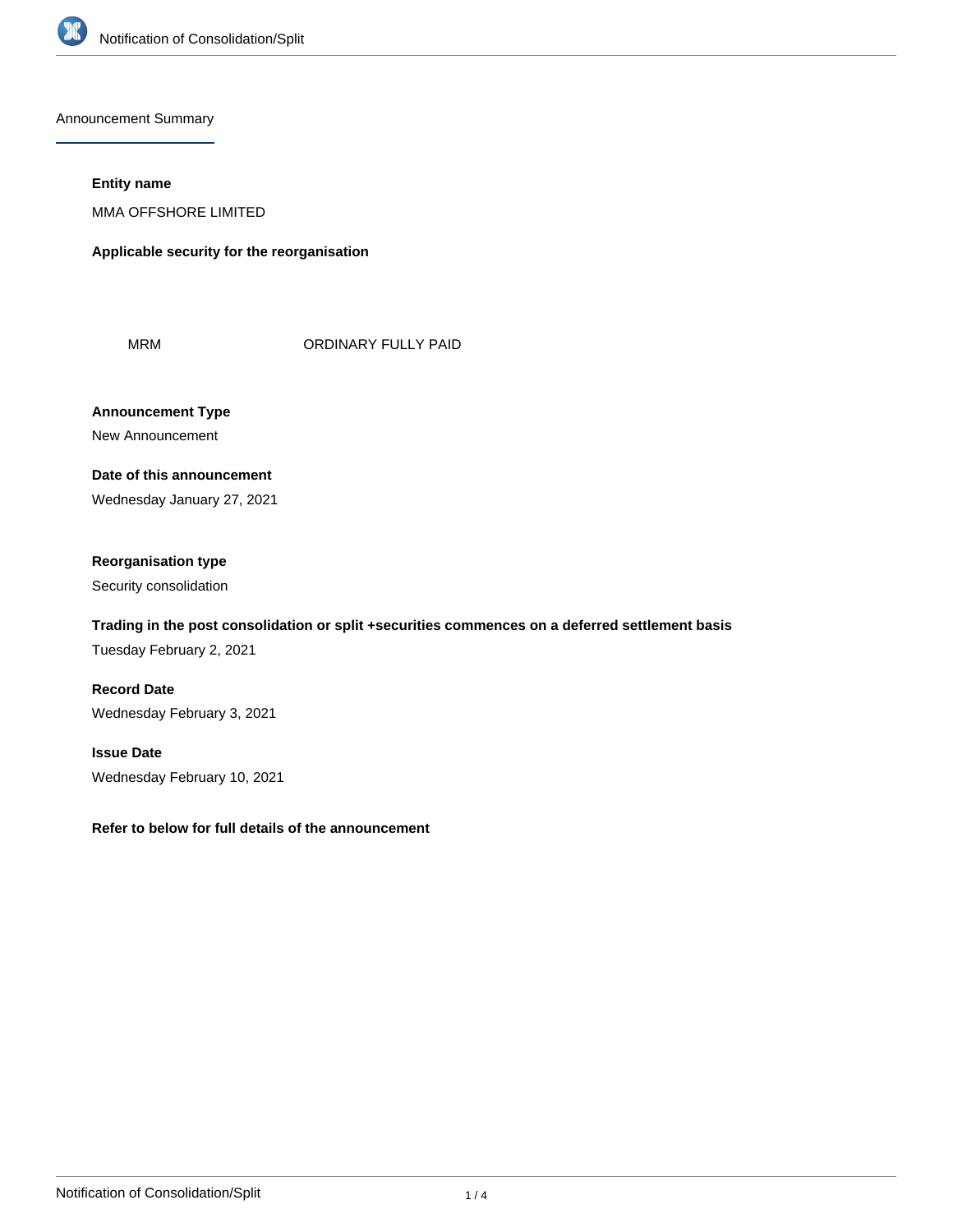

Announcement Details

Part 1 - Entity and announcement details

#### **1.1 Name of +Entity**

MMA OFFSHORE LIMITED

**1.2 Registered Number Type** ABN

**Registration Number**

21083185693

**1.3 ASX issuer code** MRM

# **1.4 The announcement is**

New announcement

#### **1.5 Date of this announcement**

Wednesday January 27, 2021

## **1.6 Securities affected by the consolidation or split**

| <b>ASX +Security Code</b> | <b>ASX +Security Description</b> |
|---------------------------|----------------------------------|
| MRM                       | ORDINARY FULLY PAID              |

Part 2 - Approvals

**2.1 Are any of the below approvals required for the consolidation or split before business day 0 of the timetable?**

- **•** Security holder approval
- **Court approval**
- **Lodgement of court order with +ASIC**
- **ACCC approval**
- **FIRB approval**
- $\bullet$ **Another approval/condition external to the entity required to be given/met before business day 0 of the timetable for the consolidation or split.**

Yes

**2.2 Approvals**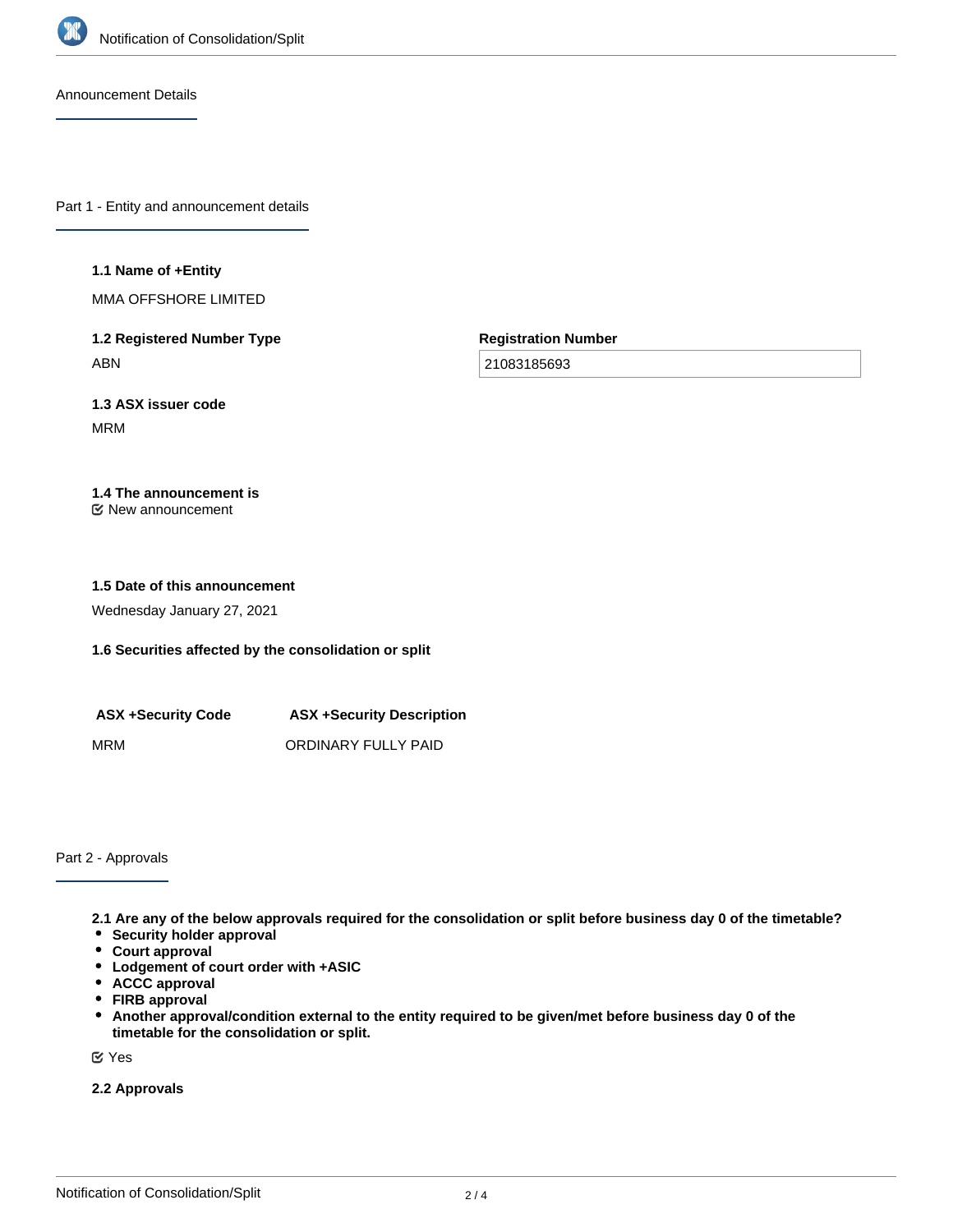

# Notification of Consolidation/Split

| <b>Approval/Condition</b> | Date for determination    | Is the date estimated or<br>actual? | Approval                |  |
|---------------------------|---------------------------|-------------------------------------|-------------------------|--|
| +Security holder approval | Thursday January 28, 2021 |                                     | received/condition met? |  |
|                           |                           | $\mathfrak{C}$ Actual               | No.                     |  |

#### **Comments**

Part 3 - Consolidation or split timetable and details

#### **3.1 +Record date**

Wednesday February 3, 2021

#### **3.2 Date of +security holder meeting**

Thursday January 28, 2021

## **3.2a Effective date of consolidation or split**

Friday January 29, 2021

#### **3.3 Last day for trading in the pre consolidation or split +securities**

Monday February 1, 2021

#### **3.4 Trading in the post consolidation or split +securities commences on a deferred settlement basis.**

Tuesday February 2, 2021

#### **3.5 Record date**

Wednesday February 3, 2021

**3.6 First day for entity to update its register and to send holding statements to +security holders reflecting the change in the number of +securities they hold.**

Thursday February 4, 2021

**3.7 Last day for entity to update its register and send holding statements to +security holders reflecting the change in the number of +securities they hold and to notify ASX that this has occurred. (+Issue Date)**

Wednesday February 10, 2021

## **3.8 Trading starts on a normal T+2 basis**

Thursday February 11, 2021

#### **3.9 First settlement of trades conducted on a +deferred settlement basis and on a normal T+2 basis**

Monday February 15, 2021

Part 4 - Event type and details

**4.1 The event is**  $E$  +Security consolidation